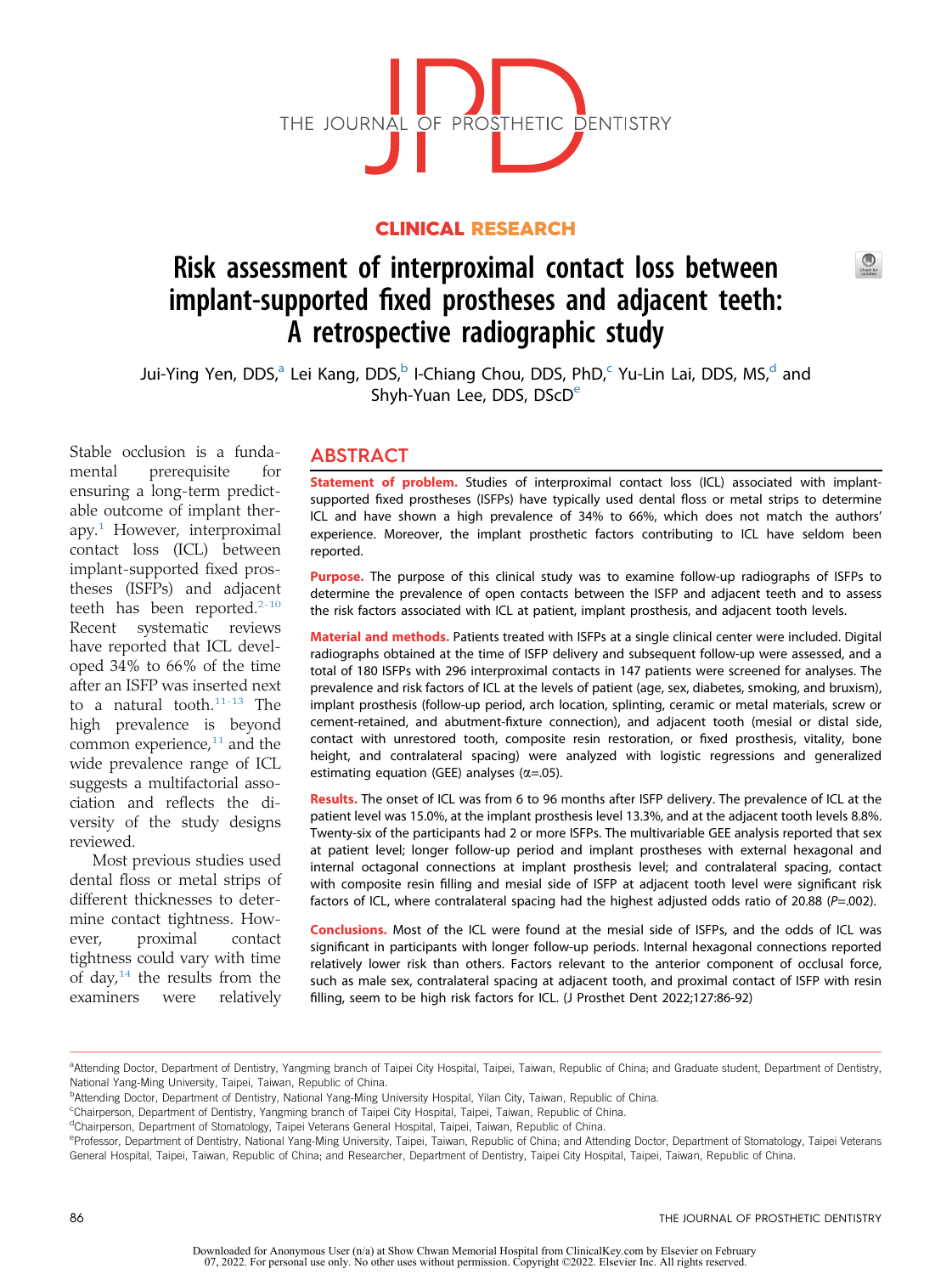## Clinical Implications

This study revealed that the adjusted odds of ICL were significant, especially at adjacent tooth levels, indicating that durable proximal contacts of the adjacent teeth to maintain arch integrity are highly recommended. Further, internal hexagonal connections, having a relatively small odds ratio, seem to help reduce the risk of ICL in fixed implant restorations. Because ICL with fixed implant restorations is still a common, unpredictable event, clinicians should inform patients of the risk and possible need for further intervention.

subjective, and measurements were influenced by saliva.<sup>[15](#page-5-4)[,16](#page-5-5)</sup> Further, the independent factors contributing to different observation levels have not been well organized, $259$  $259$  and cluster correlated data in the same patient or ISFP have not been controlled. Thus, it is difficult to assess the risk factors effectively and to explore methods of reducing ICL. In spite of these shortcomings, most ICL has been associated with the mesial aspect of the ISFP.<sup>[2-9](#page-5-1)</sup> Factors proposed included that proximal wear or tooth movement was induced by the anterior component of occlusal force and that the proximal contact was stable during function.<sup>[3,](#page-5-7)[8,](#page-5-8)[17-24](#page-5-9)</sup> Unlike a natural tooth, dental implants are considered ankylosed without mesial drifting because of the absence of adaptation and remodeling of a periodontal ligament, which might lead to ICL between the ISFP and adjacent teeth over time. $25$  As the proper proximal contacts play an important role in maintaining the arch integrity,<sup>[26,](#page-5-11)[27](#page-5-12)</sup> the ICL of ISFPs warrants more in-depth investigations, especially the possible factors counteracting the anterior component of occlusal force on the ICL.<sup>[12,](#page-5-13)[28,](#page-5-14)[29](#page-5-15)</sup>

Therefore, the purpose of this clinical study was to examine ICL associated with ISFPs at patient, implant prosthesis, and adjacent tooth levels and to provide tactics for the prevention and treatment of this complication. The null hypothesis was that patient, implant prosthetic design, or adjacent tooth condition would not affect the prevalence of ICL.

#### MATERIAL AND METHODS

This retrospective study was approved (IRB-TPEVGH 2017-11-006CC) by the Institutional Review Board of the Taipei Veterans General Hospital, Taiwan. The participants were rehabilitated with ISFPs at the Department of Stomatology, and all implant placements and prosthesis fabrication were completed between January 2007 and December 2016. The patients' records were examined in detail, and the study records were selected based on the following criteria: endosseous root form implants; ISFP had at least 1 proximal contact with a tooth; received routine maintenance, including intraoral photographs and digital radiographs immediately after ISFP delivery and at recall examinations at 1-week, 1-, 3-, 6 month, and annual intervals; digital radiographs (VistaScan Perio Plus, Dürr Dental) were made with the standardized long cone paralleling technique and a filmholding system (Rinn-XCP Kit; Dentsply Sirona) to align the beam with the long axis of the implants. Exclusion criteria included orthodontic or occlusal splint therapy after ISFP delivery and the adjacent tooth receiving a new restoration or being removed. A total of 147 partially edentulous participants were recruited, and 284 patients were excluded.

The study variables were grouped into 3 levels. The patient data consisted of age, sex, diabetes history, smoking, and bruxism habits. The implant prosthesis data consisted of follow-up period, arch location, single crown or splinted prosthesis, restoration material with ceramic or metal, screw-retained or cement-retained, and design of abutment connection (internal hexagon, external hexagon, or internal octagon). The adjacent tooth data consisted of contact side (mesial or distal), contact structure (unrestored tooth, composite resin restoration, or fixed prosthesis), tooth vitality (vital or nonvital), bone loss (greater or less than 50%), and adjacent tooth contralateral contact (contact or spacing) ([Fig. 1](#page-2-0)).

The digital periapical radiographs were enlarged on a monitor for measuring bone height of the implant and tooth and the minimal distance between the ISFP and adjacent tooth at the contact area according to the method of Jeong and Chang.<sup>[30](#page-5-16)</sup> All measurements were obtained with an imaging software program (ImageJ, v1.50; NIH) by a calibrated examiner (L.K.). The known implant length was used to calibrate the images in the software program. Intrarater reliability was tested by calculating the intraclass correlation coefficient (ICC) between measurements on 10 additional sets of radiographs 2 weeks apart and revealed high reliability (ICC=0.978). The proximal contact was considered open if the measured space at the contact area was greater than 50  $\mu$ m.<sup>[4](#page-5-17)</sup> The radiograph made at the time of definitive prosthesis delivery served as the baseline.

The prevalence of ICL at 3 levels was calculated. Factors related to ICL at patient level were analyzed with logistic regression, whereas factors related to ICL at implant prosthesis and adjacent tooth levels were analyzed with univariate generalized estimating equation (GEE) analyses because the data were cluster correlated. Further, to examine the impact of the confounding factors and to adjust the within factors (the patient and the implant prosthesis) on ICL, a multivariate GEE analysis was conducted on the model, including participant age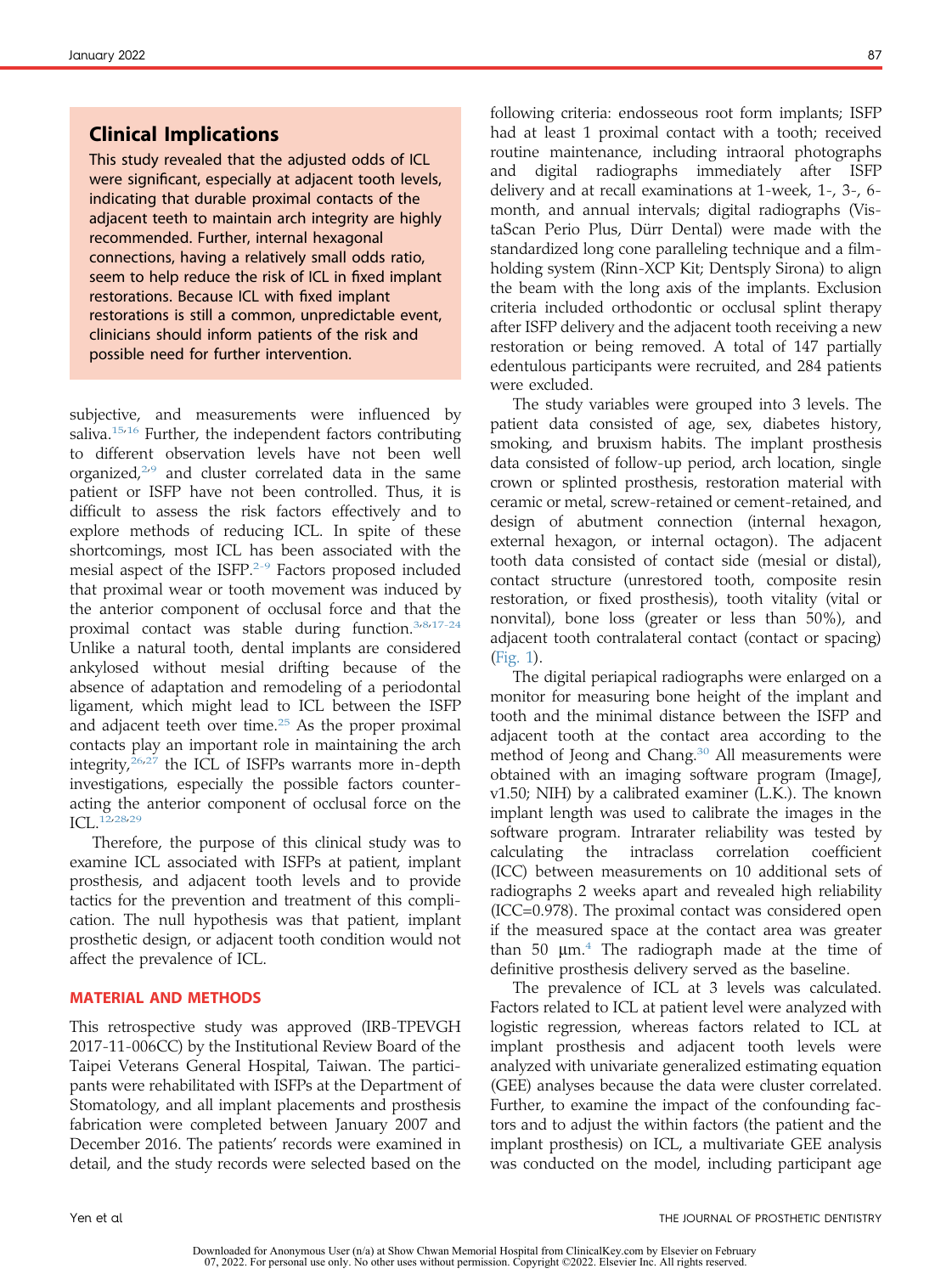<span id="page-2-0"></span>

Figure 1. Contralateral spacing defined as existing gap (white arrow) at contralateral side of adjacent tooth to implant-supported fixed prosthesis.

and sex, and the explanatory variables that had a P value  $\langle 2 \rangle$  $\langle 2 \rangle$  $\langle 2 \rangle$  in univariate GEE analyses.<sup>2</sup> All the statistics were analyzed with a statistical software program (IBM SPSS Statistics, v20.0; IBM Corp)  $(\alpha = .05)$ .

#### RESULTS

A total of 180 ISFPs supported by 306 implants with 296 interproximal contacts in 147 participants were assessed. Of these, 26 participants had more than 1 ISFP; 116 ISFPs had both mesial and distal contacts, 6 anterior fixed partial dentures had 2 distal contacts, and 52 ISFPs only had a mesial contact. The prevalence of ICL at the patient level was 15.0%, at the implant prosthesis level 13.3%, and at the adjacent tooth levels 8.8% [\(Table 1](#page-2-1)).

The risk assessment of patient-related variables reported that male sex, diabetes, and smoking had higher odds ratios (ORs), but differences were not statistically significant ([Table 2\)](#page-3-0). In the univariate GEE analyses of implant prosthesis-related variables, a longer follow-up reported that a higher incidence of ICL and ISFP with internal hexagonal connection had less frequency of ICL than those with internal octagonal and external hexagonal connections ( $P<.05$ ). Implants placed in the maxilla or mandible with a single or splinted crown restoration, with a metal or metal-ceramic restoration, and with a screw-retained or cement-retained restoration were statistically similar ([Table 3](#page-3-1)). In adjacent tooth-related variables, mesial contact side (OR=6.61), contact with composite resin restoration (OR=5.55), and spacing on the contralateral side ([Fig. 1\)](#page-2-0) (OR=8.95) were found to have higher ICL risks (P<.05), whereas tooth vitality and the bone height of the adjacent tooth did not have a statistically significant influence on ICL ([Table 4](#page-3-2)).

<span id="page-2-1"></span>Table 1. Descriptive data of participants and prevalence of contact loss at patient, implant prosthesis, and proximal contact levels

| No.                     |    |                                 |
|-------------------------|----|---------------------------------|
| 147                     | 22 | 15.0                            |
| 121                     |    |                                 |
| 20                      |    |                                 |
| 5                       |    |                                 |
|                         |    |                                 |
| 77/70                   |    |                                 |
| $37 \pm 25 (3 \sim 98)$ |    |                                 |
| 180                     | 24 | 13.3                            |
| 90                      |    |                                 |
| 62                      |    |                                 |
| 20                      |    |                                 |
| 8                       |    |                                 |
| 296                     | 26 | 8.8                             |
| 168                     |    |                                 |
| 128                     |    |                                 |
|                         |    | Contact Lost (n) Prevalence (%) |

Participant age and sex and the explanatory variables which had P<.2 in univariate analyses were included in a multivariate GEE analysis ([Table 5](#page-4-0)). Men had more ICL than women. Contralateral spacing (OR=20.88) and mesial contact side (OR=13.10) were the most significant factors associated with ICL. Proximal contact with composite resin restorations (OR=9.67) reported an increase in ICL. Furthermore, compared with internal hexagonal, external hexagonal and internal octagonal connections were statistically associated with ICL  $(P<.05)$ . The followup period also reported a significant influence on ICL  $(P<.05)$ .

### **DISCUSSION**

ICL has been suggested as a common multifactorial implant complication. However, previous studies typically used implant prosthesis as the unit of analysis but failed to consider the need to control the confounding and within factors. Therefore, in this study, GEE analyses were performed. The results revealed that the prevalence was significantly different at patient, implant prosthesis, and adjacent tooth levels, and thus, the null hypothesis was rejected. The finding of 13.3% ICL at implant prosthesis level was lower than those of other studies,  $2-9$  in which a review<sup>[13](#page-5-18)</sup> reported a pooled prevalence of  $46.3\%$ . Previously, the contact tightness rather than contact loss was measured with different thicknesses of dental floss<sup>[2](#page-5-1),[6,](#page-5-19)[10](#page-5-20)</sup> or metal strips<sup>[3](#page-5-7)[,9](#page-5-6)</sup> under unreliable inserting forces.[14,](#page-5-3)[15](#page-5-4) In this study, measuring the gap with standardized radiographs $30.31$  $30.31$  avoided altering the contact relations. However, the prevalence could be underestimated because the radiographs were made for assessment of the implant itself, not the interproximal gap, and only a gap greater than  $50 \mu m$  was defined as an ICL.[4](#page-5-17)

Downloaded for Anonymous User (n/a) at Show Chwan Memorial Hospital from ClinicalKey.com by Elsevier on February 07, 2022. For personal use only. No other uses without permission. Copyright ©2022. Elsevier Inc. All rights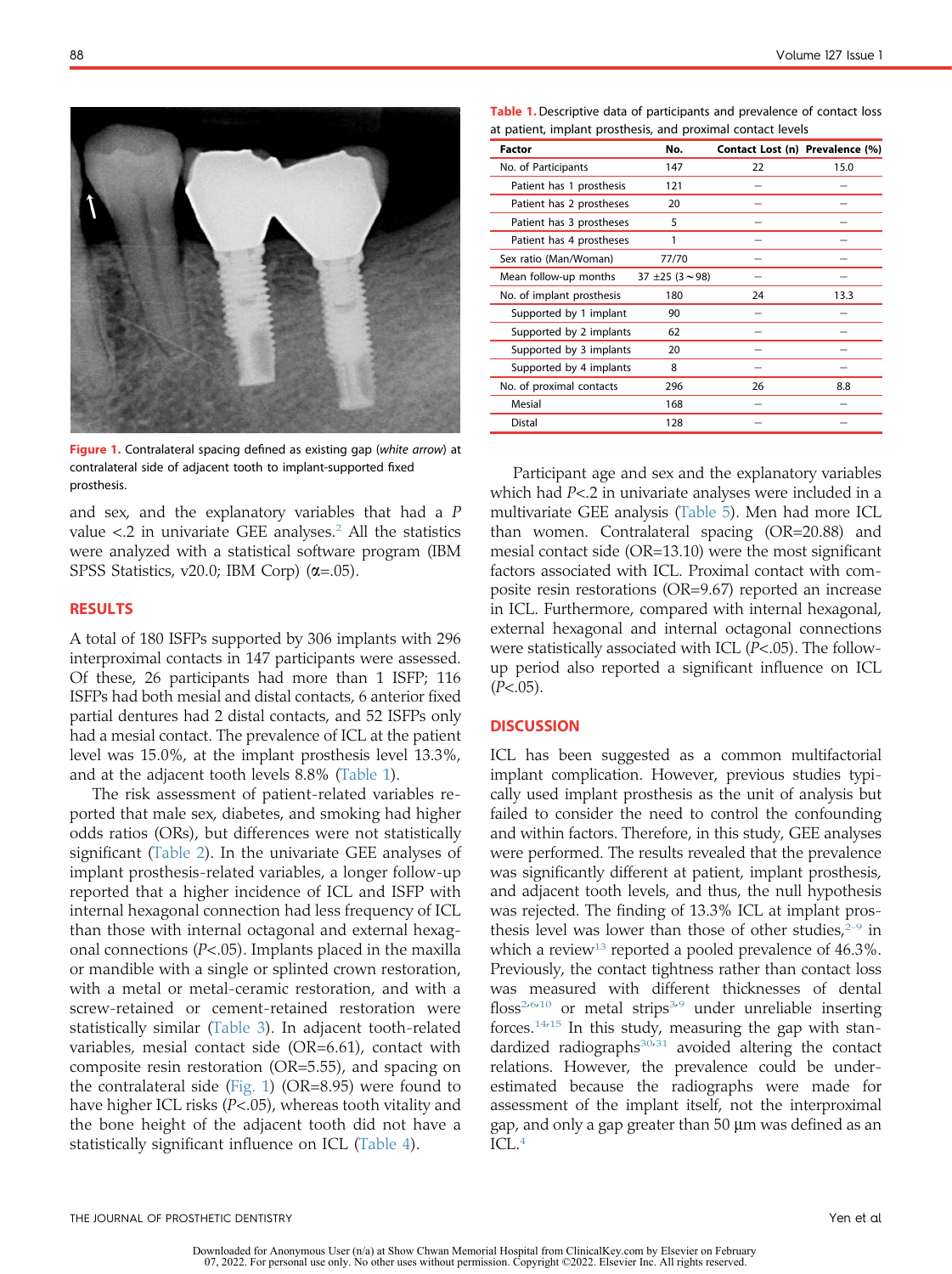<span id="page-3-0"></span>Table 2. Risk assessment of contact lost at patient level (n=147): odds ratio and 95% confidence interval (CI) from logistic regression analysis

| <b>Patient</b>            |    |                | Contact Lost (n) Contact (n) Odds Ratio (95% CI) | P    |
|---------------------------|----|----------------|--------------------------------------------------|------|
| Age (y)                   |    |                |                                                  |      |
| N [25 $\leq$ N $\leq$ 85] |    |                | Referent                                         |      |
| $N+1$                     |    |                | $0.98(0.94-1.02)$                                | .225 |
| Sex                       |    |                |                                                  |      |
| Woman                     | 8  | 62             | Referent                                         |      |
| Man                       | 14 | 63             | 1.72 (0.68-4.40)                                 | .255 |
| Diabetes history          |    |                |                                                  |      |
| No                        | 21 | 123            | Referent                                         |      |
| Yes                       | 1  | $\overline{2}$ | 2.93 (0.25-33.76)                                | .389 |
| Smoking                   |    |                |                                                  |      |
| Nonsmoker                 | 17 | 112            | Referent                                         |      |
| Smoker                    | 5  | 13             | 2.53 (0.80-8.01)                                 | .113 |
| <b>Bruxism</b>            |    |                |                                                  |      |
| No                        | 17 | 81             | Referent                                         |      |
| Yes                       | 5  | 44             | $0.54(0.19-1.57)$                                | .258 |
|                           |    |                |                                                  |      |

At the patient level, many factors may account for the maintenance of physiological tooth position. Continuous growth of the jaw bones and eruptive movement of the teeth could change tooth position adjacent to ISFP.<sup>[23](#page-5-22)</sup> Further, occlusal parafunction and heavy mastication can have a detrimental effect on natural teeth and implants, $24$  which may enhance the mesial migration of the adjacent tooth and thus increase ICL.<sup>[8](#page-5-8)</sup> However, this study did not show significant impact of patient-related factors on ICL ([Table 2](#page-3-0)). Because ICL is a multifactorial problem, it would be difficult to identify the causative factors without controlling the confounding variables. Further, some proposed risk factors might be diminished, as most patients with bruxism received an occlusal splint and were excluded from the study.

At the implant prosthesis level, only follow-up period and abutment connection types reported significant impact on ICL [\(Table 3\)](#page-3-1). A longer follow-up period was expected to be associated with a higher prevalence of ICL.<sup>[2,](#page-5-1)[3](#page-5-7)[,8,](#page-5-8)[10](#page-5-20)</sup> The earliest ICL was found at 6 months after definitive restoration delivery, whereas the latest ICL was found at 90 months follow-up [\(Fig. 2\)](#page-4-1). Some studies reported that ICL could happen as early as 3 months after ISFP delivery,  $4.5.8$  $4.5.8$  $4.5.8$  and Ren et al<sup>5</sup> also reported that intentionally increasing the proximal contact tightness was not stable and that rapid change would occur. The early onset of ICL could therefore be related to the residual stress generated by the insertion of the ISFP, as the strength of the proximal contacts is difficult to balance evenly on mesial and distal surfaces. Unbalanced contact strength may increase adjacent tooth movement and subsequent occlusal interference, which could partly explain the early onset of ICL, because the periodontal tissue could respond to orthodontic force within weeks. In this study, 8 of 26 (30.8%) ICL were first found in the prostheses delivered more than 5 years earlier, which

| <b>Implant Prosthesis</b> | <b>Contact Lost</b><br>(n) | <b>Contact</b><br>(n) | Odds Ratio (95%<br>CI) | Ρ          |
|---------------------------|----------------------------|-----------------------|------------------------|------------|
| Follow-up (mo)            |                            |                       |                        |            |
| N [ $3 \le N \le 98$ ]    |                            |                       | Referent               |            |
| $N+1$                     |                            |                       | 1.03 (1.01-1.04)       | $.004*$    |
| Arch                      |                            |                       |                        |            |
| Maxilla                   | 15                         | 91                    | Referent               |            |
| Mandible                  | 9                          | 65                    | 1.19 (0.48-2, 97)      | .708       |
| Restoration type          | —                          |                       |                        |            |
| Single crown              | 16                         | 77                    | Referent               |            |
| Splinted                  | 8                          | 79                    | $0.49(0.17-1.37)$      | .171       |
| Restoration material      |                            |                       |                        |            |
| Metal                     | $\overline{7}$             | 38                    | Referent               |            |
| Metal-ceramic             | 17                         | 118                   | $0.78$ $(0.27 - 2.24)$ | .646       |
| Retention type            |                            |                       |                        |            |
| Cement-retained           | 6                          | 70                    | Referent               |            |
| Screw-retained            | 18                         | 86                    | 2.44 (0.94-6.35)       | .067       |
| Connection type           |                            |                       |                        |            |
| Internal<br>hexagonal     | 6                          | 110                   | Referent               |            |
| External<br>hexagonal     | 14                         | 34                    | 7.55 (2.53-22.55)      | $< 0.001*$ |
| Internal octagonal        | 4                          | 12                    | 6.11 (1.62-23.02)      | $.007*$    |

<span id="page-3-1"></span>Table 3. Risk assessment of contact lost at implant prosthesis level (n=180): odds ratio and 95% confidence interval (CI) from univariate GEE analysis

<span id="page-3-3"></span>GEE, generalized estimating equation. \*P<.05.

<span id="page-3-2"></span>Table 4. Risk assessment of contact lost at adjacent tooth level (n=296): odds ratio and 95% confidence interval (CI) from univariate GEE analysis

| <b>Adjacent Tooth</b> |    |     | Contact Lost (n) Contact (n) Odds Ratio (95% CI) | P       |
|-----------------------|----|-----|--------------------------------------------------|---------|
| Proximal side         |    |     |                                                  |         |
| Distal                | 3  | 125 | Referent                                         |         |
| Mesial                | 23 | 145 | $6.61(2.07-21.13)$                               | $.001*$ |
| Contact structure     |    |     |                                                  |         |
| Unrestored tooth      | 13 | 173 | Referent                                         |         |
| Composite filling     | 5  | 12  | 5.55 (1.43-21.49)                                | $.013*$ |
| Artificial crown      | 8  | 85  | 1.25 (0.49-3.23)                                 | .642    |
| Vitality              |    |     |                                                  |         |
| Vital                 | 22 | 227 | Referent                                         |         |
| Nonvital              | 4  | 43  | $0.96(0.31-2.94)$                                | .943    |
| Bone loss             |    |     |                                                  |         |
| < 50%                 | 18 | 192 | Referent                                         |         |
| >50%                  | 8  | 78  | $0.91(0.35-2.42)$                                | .856    |
| Contralateral side    |    |     |                                                  |         |
| No spacing            | 21 | 263 | Referent                                         |         |
| Spacing               | 5  | 7   | 8.95 (1.93-41.53)                                | $.005*$ |

<span id="page-3-4"></span>GEE, generalized estimating equation. \*P<.05.

suggests that these ICLs were not an instant response of the adjacent tooth but could be related to long-term associated factors.<sup>[3,](#page-5-7)[4](#page-5-17)[,21](#page-5-25)</sup>

ISFPs with external hexagonal and internal octagonal connections were associated with significantly higher ICL than those with internal hexagonal connections  $(P<.01)$ , which suggests that the contact stability of ISFP with different connections, both at the time and after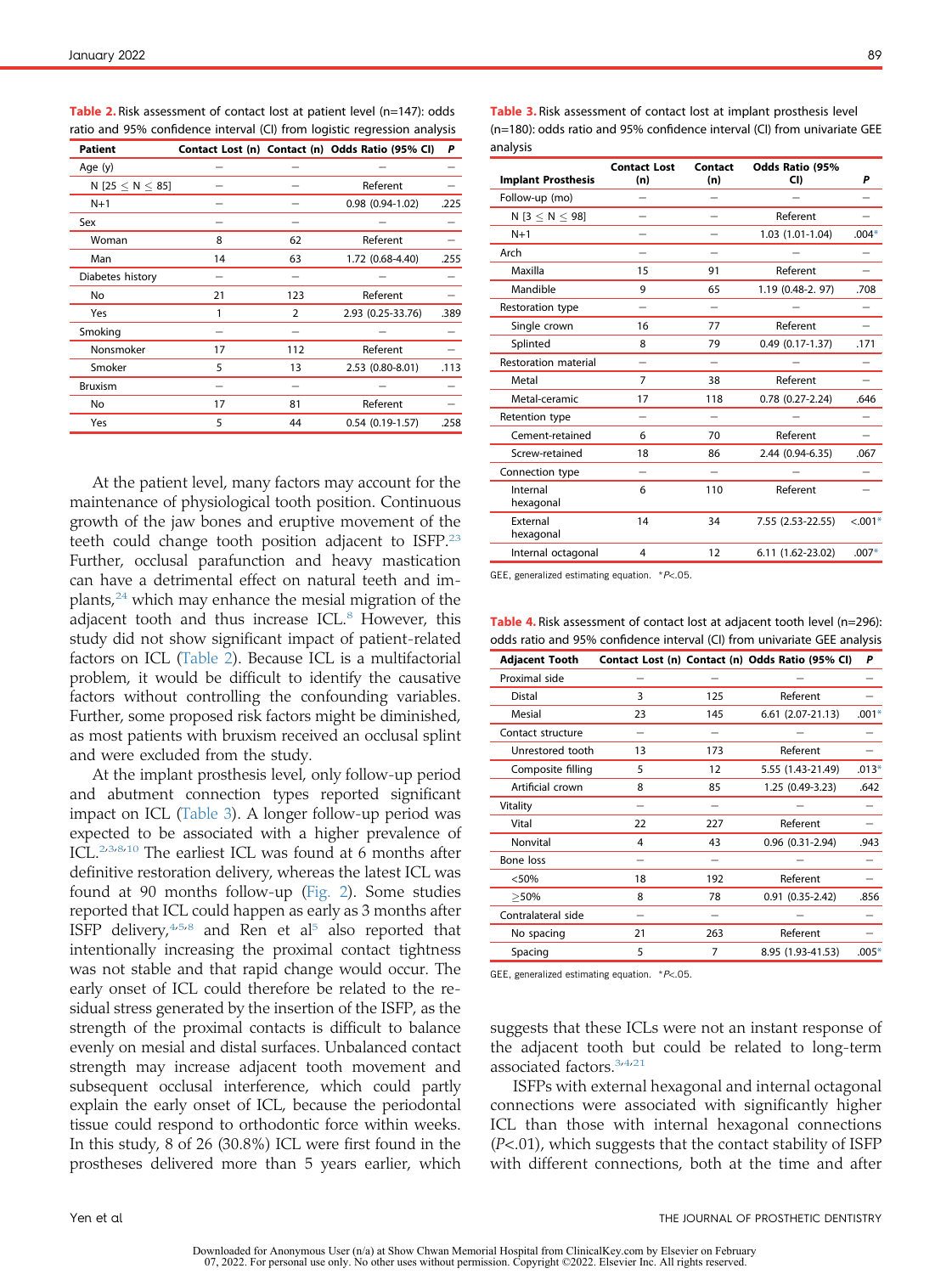| <b>Adjacent Tooth</b> | Group                      | Adjusted Odds Ratio (95% CI) | P         |
|-----------------------|----------------------------|------------------------------|-----------|
| Age (y)               | $N$ [25 $\leq N \leq 85$ ] | Referent                     |           |
|                       | $N+1$                      | $0.96(0.92 - 1.01)$          | .088      |
| Sex                   | Woman                      | Referent                     |           |
|                       | Man                        | 4.58 (1.40-15.05)            | $.012*$   |
| Smoking               | Nonsmoker                  | Referent                     |           |
|                       | Smoker                     | $0.51(0.09-3.00)$            | .455      |
| Proximal side         | <b>Distal</b>              | Referent                     |           |
|                       | Mesial                     | 13.10 (3.42-50.26)           | $< 0.01*$ |
| Contact structure     | Unrestored tooth           | Referent                     |           |
|                       | Composite filling          | 9.67 (2.43-38.42)            | $.001*$   |
|                       | Artificial crown           | 1.79 (0.50-6.41)             | .369      |
| Contralateral side    | Nonspacing                 | Referent                     |           |
|                       | Spacing                    | 20.88 (3.19-136.81)          | $.002*$   |
| Restoration type      | Single crown               | Referent                     |           |
|                       | Splinted                   | $0.33(0.10-1.08)$            | .067      |
| Retention type        | Cement-retained            | Referent                     |           |
|                       | Screw-retained             | 1.34 (0.45-4.00)             | .601      |
| Connection type       | Internal hexagonal         | Referent                     |           |
|                       | External hexagonal         | 9.73 (2.11-44.80)            | $.003*$   |
|                       | Internal octagonal         | 7.24 (1.56-33.51)            | $.011*$   |
| Follow-up (mo)        | $N$ [3 $\leq$ N $\leq$ 96] | Referent                     |           |
|                       | $N+1$                      | 1.02 (1.00-1.04)             | $.017*$   |

<span id="page-4-0"></span>Table 5. Risk assessment of contact lost at adjacent tooth level (n=296): adjusted odds ratio and 95% confidence interval (CI) from multivariate GEE analysis

<span id="page-4-2"></span>GEE, generalized estimating equation.  $*P<.05$ .

ISFP delivery, were dissimilar. The external hexagonal connection could have more micromotion and me-chanical complications,<sup>[32](#page-6-0)[,33](#page-6-1)</sup> whereas internal octagonal connection could have more rotational freedom because of the increasing number of connection edges. $34$  The micromotion of the abutment could thus influence the interproximal contact stability. Regarding the retention types of implant prosthesis, screw-retained ISFPs tended to have a higher ICL prevalence (OR=2.44,  $P=.067$ ) than cement-retained ISFPs in the univariate GEE analyses. However, the adjusted OR of retention type was not statistically significant in the multivariate GEE analysis.

At the adjacent tooth level, the odds of ICL at the mesial contact was 6.61 times  $(P=.001)$  higher than at the distal contact. Most previous studies also reported a similar trend.<sup>[2-6,](#page-5-1)[8,](#page-5-8)[12](#page-5-13)</sup> Mesial drift of teeth occurs naturally because, on mandibular closure, the anterior component of occlusal force will drive the tooth mesially.[18](#page-5-26) As the ISFP could be considered as an ankylosed tooth, the tendency of mesial drift of the adjacent tooth is assumed to be a reason for the higher ICL at the mesial aspect. $2.11.27$  $2.11.27$  $2.11.27$  The assumption can be supported by the findings that if there was a spacing at the contralateral side of the adjacent tooth [\(Fig. 1\)](#page-2-0) near the ISFP, the OR was high, up to 8.95 ( $P = .005$ ). Further, the interproximal contact of an ISFP with a composite resin restoration also revealed a high prevalence of ICL

<span id="page-4-1"></span>

Figure 2. Radiographs showed proximal contacts between implantsupported fixed prosthesis (maxillary right first molar) and adjacent tooth. A, At time of delivery. B, Loss of mesial contact (white arrow) at 7.5 years follow-up.

( $OR=5.55$ ,  $P=.013$ ) when compared with the contacts with unrestored teeth, metal restorations, or ceramic restorations. As previous studies have shown, the occlusal force transmitted through the proximal contacts could create friction and cause proximal wear, $26$  the composite resin restoration exhibited less wear resistance and thus failed to remain in tight contact over time. $20,22$  $20,22$  The periodontal status of the adjacent tooth might have a short-term effect on contact tightness at the time of prosthesis delivery but did not dominate the tooth movement causing ICL in this study.

The multivariable GEE model revealed that an increased risk for ICL was mainly associated with the spacing at the contralateral side of the adjacent tooth (OR=20.88, P=.002) and mesial side of the ISFP  $(OR=13.10, P<.001)$ , which might imply that arch integrity to resist the mesial shift from the anterior component of occlusal force could be the major influential factors.[16](#page-5-5)[,18](#page-5-26)[,27,](#page-5-12)[28](#page-5-14) In addition, composite resin filling adjacent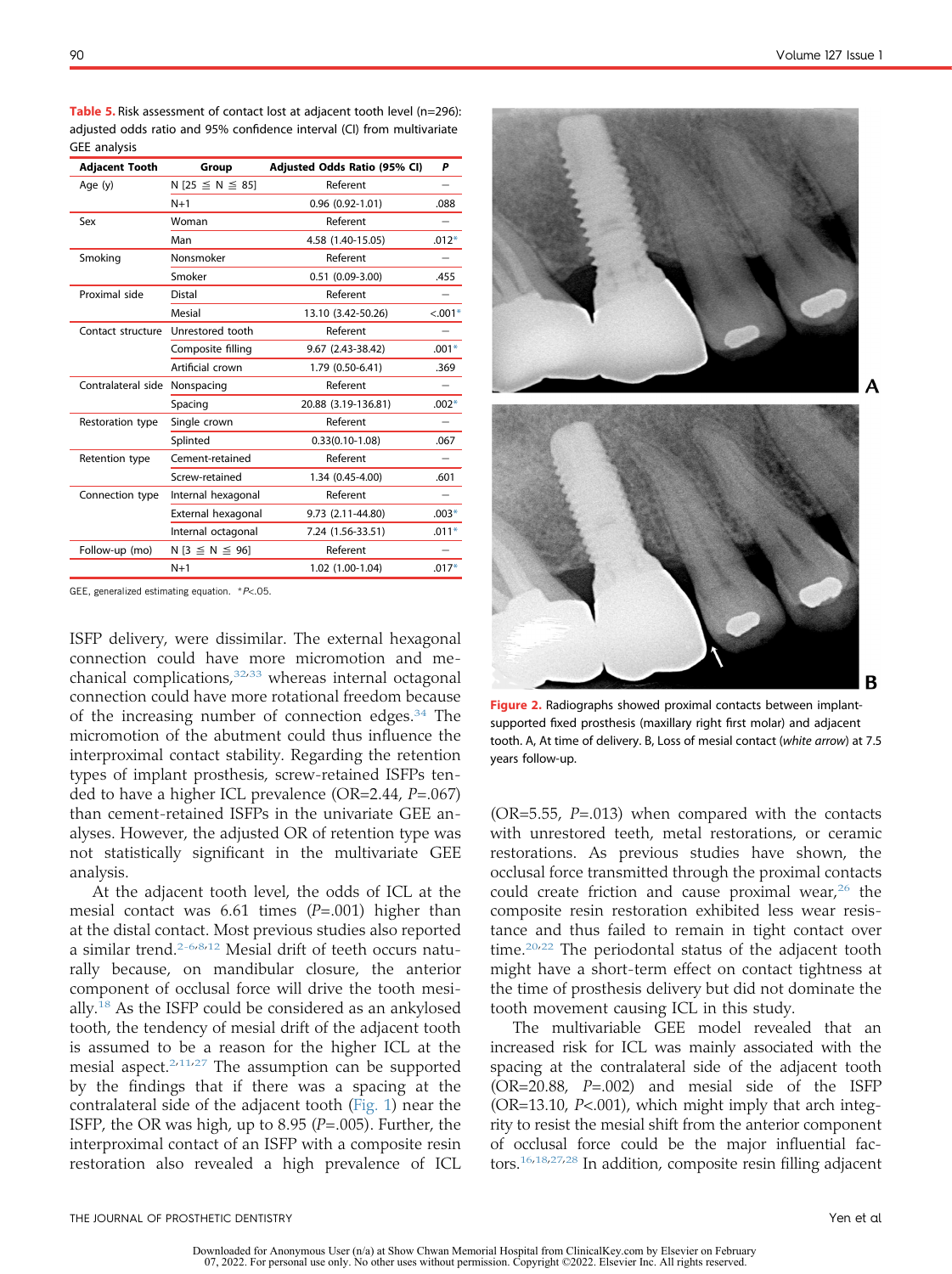to an ISFP was also associated with ICL (OR=9.67,  $P = .001$ ) as the proximal contact strength can be influenced by the wear resistance of the material. $14,22$  $14,22$  The multivariate GEE analysis, after confounding adjustment, reported a higher ICL in men, which could be related to their more powerful masticatory system and more interproximal tooth wear.[16,](#page-5-5)[19](#page-5-29)[,21,](#page-5-25)[26](#page-5-11)

Regarding the consequences of ICL around an ISFP, food impaction<sup>[6](#page-5-19)[,9,](#page-5-6)[30](#page-5-16)</sup> and adverse effects on peri-implant tissue $3,30$  $3,30$  were reported. Nevertheless, the results in the present study did not find significant impact on bone height, which was parallel to the findings of previous studies.<sup>[2](#page-5-1)[,10](#page-5-20)</sup> However, ICL could be a sign of unstable occlusion, which may consequently lead to mechanical complications. Given these findings, patients should be informed of the importance of arch integrity in implant therapy. Providing retrievability of an implant prosthesis with a screw connection<sup>[11](#page-5-2)[,12](#page-5-13)</sup> and periodic evaluations of the interproximal contacts between implant restorations and the adjacent teeth are also recommended. Further, an occlusal splint would help serve as a retainer and a night guard to prevent overloading for bruxers.

A major limitation of this study was that the routine follow-up radiographs were to evaluate implant proper but contact area. Therefore, the long cone paralleling technique accompanied by a positioning device specifically customized for monitoring each contact area between ISFP and adjacent tooth is warranted in the future studies.

## **CONCLUSIONS**

Based on the findings of this study, the following conclusions were drawn:

- 1. In routine follow-up radiographs, 13.3% of ISFP found ICL with high odds for the mesial aspect of ISFP, the male sex, and longer follow-up periods.
- 2. Internal hexagonal connections between abutments and implants revealed less ICL compared with other implant-abutment connections.
- 3. The risk factors at the adjacent tooth level seem to be more important than those at the patient and implant prosthesis levels for ICL with implant prostheses according to GEE analyses.

#### **REFERENCES**

- <span id="page-5-0"></span>1. [Kim Y, Oh TJ, Misch CE, Wang HL. Occlusal considerations in implant](http://refhub.elsevier.com/S0022-3913(20)30510-2/sref1) [therapy: clinical guidelines with biomechanical rationale. Clin Oral Implants](http://refhub.elsevier.com/S0022-3913(20)30510-2/sref1) [Res 2005;16:26-35.](http://refhub.elsevier.com/S0022-3913(20)30510-2/sref1)
- <span id="page-5-1"></span>2. [Byun SJ, Heo SM, Ahn SG, Chang M. Analysis of proximal contact loss](http://refhub.elsevier.com/S0022-3913(20)30510-2/sref2) between implant-supported fi[xed dental prostheses and adjacent teeth in](http://refhub.elsevier.com/S0022-3913(20)30510-2/sref2) relation to infl[uential factors and effects. A cross-sectional study. Clin Oral](http://refhub.elsevier.com/S0022-3913(20)30510-2/sref2) [Implants Res 2015;26:709-14.](http://refhub.elsevier.com/S0022-3913(20)30510-2/sref2)
- <span id="page-5-7"></span>3. [Koori H, Morimoto K, Tsukiyama Y, Koyano K. Statistical analysis of the](http://refhub.elsevier.com/S0022-3913(20)30510-2/sref3) [diachronic loss of interproximal contact between](http://refhub.elsevier.com/S0022-3913(20)30510-2/sref3) fixed implant prostheses [and adjacent teeth. Int J Prosthodont 2010;23:535-40](http://refhub.elsevier.com/S0022-3913(20)30510-2/sref3).
- <span id="page-5-17"></span>4. [Pang NS, Suh CS, Kim KD, Park W, Jung BY. Prevalence of proximal contact](http://refhub.elsevier.com/S0022-3913(20)30510-2/sref4) loss between implant-supported fi[xed prostheses and adjacent natural teeth](http://refhub.elsevier.com/S0022-3913(20)30510-2/sref4) [and its associated factors: a 7-year prospective study. Clin Oral Implants Res](http://refhub.elsevier.com/S0022-3913(20)30510-2/sref4) [2017;28:1501-8.](http://refhub.elsevier.com/S0022-3913(20)30510-2/sref4)
- <span id="page-5-24"></span>5. [Ren S, Lin Y, Hu X, Wang Y. Changes in proximal contact tightness between](http://refhub.elsevier.com/S0022-3913(20)30510-2/sref5) fi[xed implant prostheses and adjacent teeth: a 1-year prospective study.](http://refhub.elsevier.com/S0022-3913(20)30510-2/sref5) [J Prosthet Dent 2016;115:437-40](http://refhub.elsevier.com/S0022-3913(20)30510-2/sref5).
- <span id="page-5-19"></span>[Varthis S, Randi A, Tarnow DP. Prevalence of interproximal open contacts](http://refhub.elsevier.com/S0022-3913(20)30510-2/sref6) [between single-implant restorations and adjacent teeth. Int J Oral Maxillofac](http://refhub.elsevier.com/S0022-3913(20)30510-2/sref6) [Implants 2016;31:1089-92.](http://refhub.elsevier.com/S0022-3913(20)30510-2/sref6)
- 7. [Wat PY, Wong AT, Leung KC, Pow EH. Proximal contact loss between](http://refhub.elsevier.com/S0022-3913(20)30510-2/sref7) [implant-supported prostheses and adjacent natural teeth: a clinical report.](http://refhub.elsevier.com/S0022-3913(20)30510-2/sref7) Prosthet Dent 2011;105:1-4.
- <span id="page-5-8"></span>[Wei H, Tomotake Y, Nagao K, Ichikawa T. Implant prostheses and adjacent](http://refhub.elsevier.com/S0022-3913(20)30510-2/sref8) [tooth migration: preliminary retrospective survey using 3-dimensional](http://refhub.elsevier.com/S0022-3913(20)30510-2/sref8) [occlusal analysis. Int J Prosthodont 2008;21:302-4](http://refhub.elsevier.com/S0022-3913(20)30510-2/sref8).
- <span id="page-5-6"></span>9. [Wong AT, Wat PY, Pow EH, Leung KC. Proximal contact loss between](http://refhub.elsevier.com/S0022-3913(20)30510-2/sref9) [implant-supported prostheses and adjacent natural teeth: a retrospective](http://refhub.elsevier.com/S0022-3913(20)30510-2/sref9) [study. Clin Oral Implants Res 2015;26:e68-71](http://refhub.elsevier.com/S0022-3913(20)30510-2/sref9).
- <span id="page-5-20"></span>10. [French D, Naito M, Linke B. Interproximal contact loss in a retrospective cross](http://refhub.elsevier.com/S0022-3913(20)30510-2/sref10)[sectional study of 4325 implants: distribution and incidence and the effect on](http://refhub.elsevier.com/S0022-3913(20)30510-2/sref10) [bone loss and peri-implant soft tissue. J Prosthet Dent 2019;122:108-14.](http://refhub.elsevier.com/S0022-3913(20)30510-2/sref10)
- <span id="page-5-2"></span>11. [Greenstein G, Carpentieri J, Cavallaro J. Open contacts adjacent to dental](http://refhub.elsevier.com/S0022-3913(20)30510-2/sref11) [implant restorations: etiology, incidence, consequences, and correction. J Am](http://refhub.elsevier.com/S0022-3913(20)30510-2/sref11) [Dent Assoc 2016;147:28-34](http://refhub.elsevier.com/S0022-3913(20)30510-2/sref11).
- <span id="page-5-13"></span>12. [Varthis S, Tarnow DP, Randi A. Interproximal open contacts between](http://refhub.elsevier.com/S0022-3913(20)30510-2/sref12) [implant restorations and adjacent teeth. Prevalence - causes - possible so](http://refhub.elsevier.com/S0022-3913(20)30510-2/sref12)[lutions. J Prosthodont 2019;28:e806-10.](http://refhub.elsevier.com/S0022-3913(20)30510-2/sref12)
- <span id="page-5-18"></span>13. [Papageorgiou SN, Eliades T, Hammerle CHF. Frequency of infraposition and](http://refhub.elsevier.com/S0022-3913(20)30510-2/sref13) [missing contact points in implant-supported restorations within natural](http://refhub.elsevier.com/S0022-3913(20)30510-2/sref13) [dentitions over time: a systematic review with meta-analysis. Clin Oral Im](http://refhub.elsevier.com/S0022-3913(20)30510-2/sref13)lants Res 2018;29 Suppl 18:309-25.
- <span id="page-5-3"></span>14. [Dorfer CE, von Bethlenfalvy ER, Staehle HJ, Pioch T. Factors in](http://refhub.elsevier.com/S0022-3913(20)30510-2/sref14)fluencing [proximal dental contact strengths. Eur J Oral Sci 2000;108:368-77.](http://refhub.elsevier.com/S0022-3913(20)30510-2/sref14)
- <span id="page-5-4"></span>15. [Berg IC, Rutland MW, Arnebrant T. Lubricating properties of the initial](http://refhub.elsevier.com/S0022-3913(20)30510-2/sref15) salivary pellicle–[an AFM study. Biofouling 2003;19:365-9](http://refhub.elsevier.com/S0022-3913(20)30510-2/sref15).
- <span id="page-5-5"></span>16. [Al Qassar SS, Mavragani M, Psarras V, Halazonetis DJ. The anterior](http://refhub.elsevier.com/S0022-3913(20)30510-2/sref16) [component of occlusal force revisited: direct measurement and theoretical](http://refhub.elsevier.com/S0022-3913(20)30510-2/sref16) [considerations. Eur J Orthod 2016;38:190-6](http://refhub.elsevier.com/S0022-3913(20)30510-2/sref16).
- <span id="page-5-9"></span>17. [Yuan JC, Sukotjo C. Occlusion for implant-supported](http://refhub.elsevier.com/S0022-3913(20)30510-2/sref17) fixed dental prostheses [in partially edentulous patients: a literature review and current concepts.](http://refhub.elsevier.com/S0022-3913(20)30510-2/sref17) [J Periodontal Implant Sci 2013;43:51-7](http://refhub.elsevier.com/S0022-3913(20)30510-2/sref17).
- <span id="page-5-26"></span>18. [Southard TE, Behrents RG, Tolley EA. The anterior component of occlusal](http://refhub.elsevier.com/S0022-3913(20)30510-2/sref18) [force. Part 2. Relationship with dental malalignment. Am J Orthod Dento](http://refhub.elsevier.com/S0022-3913(20)30510-2/sref18)[facial Orthop 1990;97:41-4](http://refhub.elsevier.com/S0022-3913(20)30510-2/sref18).
- <span id="page-5-29"></span>19. [Sarig R, Hershkovitz I, Shvalb N, Sella-Tunis T, May H, Vardimon AD.](http://refhub.elsevier.com/S0022-3913(20)30510-2/sref19) [Proximal attrition facets: morphometric, demographic, and aging character](http://refhub.elsevier.com/S0022-3913(20)30510-2/sref19)[istics. Eur J Oral Sci 2014;122:271-8.](http://refhub.elsevier.com/S0022-3913(20)30510-2/sref19)
- <span id="page-5-27"></span>20. [Loomans BA, Opdam NJ, Roeters FJ, Bronkhorst EM, Plasschaert AJ. The](http://refhub.elsevier.com/S0022-3913(20)30510-2/sref20) [long-term effect of a composite resin restoration on proximal contact tight](http://refhub.elsevier.com/S0022-3913(20)30510-2/sref20)[ness. J Dent 2007;35:104-8](http://refhub.elsevier.com/S0022-3913(20)30510-2/sref20).
- <span id="page-5-25"></span>21. [Kaidonis JA, Ranjitkar S, Lekkas D, Brook AH, Townsend GC. Functional](http://refhub.elsevier.com/S0022-3913(20)30510-2/sref21) [dental occlusion: an anthropological perspective and implications for practice.](http://refhub.elsevier.com/S0022-3913(20)30510-2/sref21) [Aust Dent J 2014;59 Suppl 1:162-73.](http://refhub.elsevier.com/S0022-3913(20)30510-2/sref21)
- <span id="page-5-28"></span>22. [Wendt SL Jr, Ziemiecki TL, Leinfelder KF. Proximal wear rates by tooth](http://refhub.elsevier.com/S0022-3913(20)30510-2/sref22) [position of resin composite restorations. J Dent 1996;24:33-9.](http://refhub.elsevier.com/S0022-3913(20)30510-2/sref22)
- <span id="page-5-22"></span>23. [Daftary F, Mahallati R, Bahat O, Sullivan RM. Lifelong craniofacial growth](http://refhub.elsevier.com/S0022-3913(20)30510-2/sref23) [and the implications for osseointegrated implants. Int J Oral Maxillofac Im](http://refhub.elsevier.com/S0022-3913(20)30510-2/sref23)[plants 2013;28:163-9.](http://refhub.elsevier.com/S0022-3913(20)30510-2/sref23)
- <span id="page-5-23"></span>24. [Komiyama O, Lobbezoo F, De Laat A, Iida T, Kitagawa T, Murakami H, et al.](http://refhub.elsevier.com/S0022-3913(20)30510-2/sref24) [Clinical management of implant prostheses in patients with bruxism. Int J](http://refhub.elsevier.com/S0022-3913(20)30510-2/sref24) [Biomater 2012;2012:369063](http://refhub.elsevier.com/S0022-3913(20)30510-2/sref24).
- <span id="page-5-10"></span>25. [Bernard JP, Schatz JP, Christou P, Belser U, Kiliaridis S. Long-term vertical](http://refhub.elsevier.com/S0022-3913(20)30510-2/sref25) [changes of the anterior maxillary teeth adjacent to single implants in young](http://refhub.elsevier.com/S0022-3913(20)30510-2/sref25) [and mature adults. A retrospective study. J Clin Periodontol 2004;31:1024-8](http://refhub.elsevier.com/S0022-3913(20)30510-2/sref25).
- <span id="page-5-11"></span>26. [Sarig R, Lianopoulos NV, Hershkovitz I, Vardimon AD. The arrangement of](http://refhub.elsevier.com/S0022-3913(20)30510-2/sref26) [the interproximal interfaces in the human permanent dentition. Clin Oral](http://refhub.elsevier.com/S0022-3913(20)30510-2/sref26) [Investig 2013;17:731-8.](http://refhub.elsevier.com/S0022-3913(20)30510-2/sref26)
- <span id="page-5-12"></span>27. [Roux D, Woda A. Biometric analysis of tooth migration after approximal](http://refhub.elsevier.com/S0022-3913(20)30510-2/sref27) [contact removal in the rat. Arch Oral Biol 1994;39:1023-7.](http://refhub.elsevier.com/S0022-3913(20)30510-2/sref27)
- <span id="page-5-14"></span>28. [Vardimon AD, Beckmann S, Shpack N, Sarne O, Brosh T. Posterior and](http://refhub.elsevier.com/S0022-3913(20)30510-2/sref28) [anterior components of force during bite loading. J Biomech 2007;40:820-7.](http://refhub.elsevier.com/S0022-3913(20)30510-2/sref28)
- <span id="page-5-15"></span>29. [Berry DC, Singh BP. Daily variations in occlusal contacts. J Prosthet Dent](http://refhub.elsevier.com/S0022-3913(20)30510-2/sref29) [1983;50:386-91.](http://refhub.elsevier.com/S0022-3913(20)30510-2/sref29)
- <span id="page-5-16"></span>30. [Jeong JS, Chang M. Food impaction and periodontal/peri-implant tissue](http://refhub.elsevier.com/S0022-3913(20)30510-2/sref30) [conditions in relation to the embrasure dimensions between implant](http://refhub.elsevier.com/S0022-3913(20)30510-2/sref30)supported fi[xed dental prostheses and adjacent teeth: a cross-sectional study.](http://refhub.elsevier.com/S0022-3913(20)30510-2/sref30) [J Periodontol 2015;86:1314-20.](http://refhub.elsevier.com/S0022-3913(20)30510-2/sref30)
- <span id="page-5-21"></span>31. [Daros P, Carneiro VC, Siqueira AP, de-Azevedo-Vaz SL. Diagnostic accuracy](http://refhub.elsevier.com/S0022-3913(20)30510-2/sref31) [of 4 intraoral radiographic techniques for mis](http://refhub.elsevier.com/S0022-3913(20)30510-2/sref31)fit detection at the implant [abutment joint. J Prosthet Dent 2018;120:57-64.](http://refhub.elsevier.com/S0022-3913(20)30510-2/sref31)